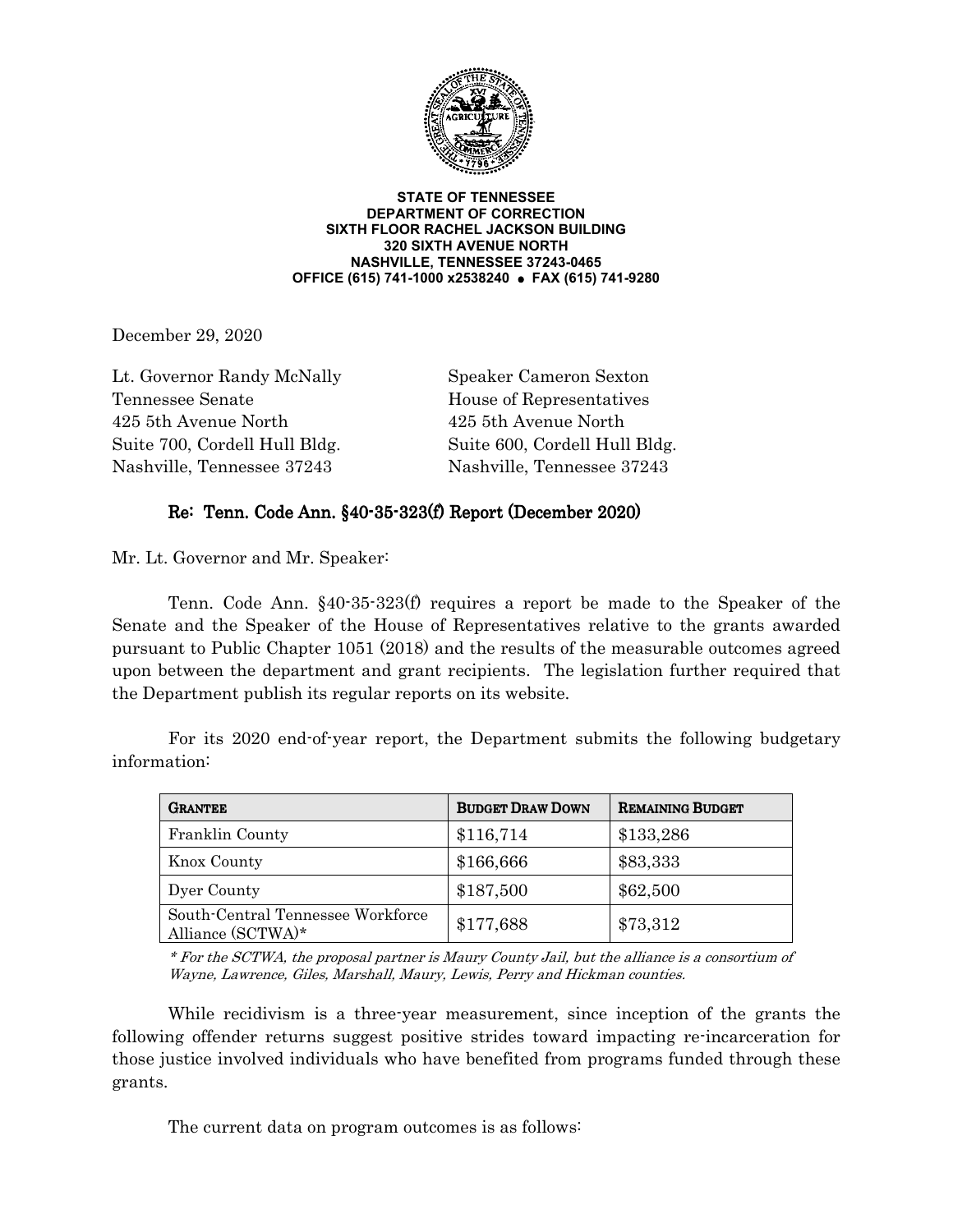# FRANKLIN COUNTY

- o 10 of 95 grant enrollees have returned
- o Grant supports gainful offender employment by focusing its program efforts on moral reconation therapy, job readiness training, victim impact programming, developing parenting skills, and substance use treatment.
- o The program has served 95 offenders since program inception.

## KNOX COUNTY

- o 19 of 72 grant enrollees have returned
- o Grant used to focus on an Intensive Treatment Program (90-day program) designed to attain and maintain sobriety as well as focus on life skills and reentry planning that includes employment/job readiness, housing, and finances.
- o To date Knox County has served 85 individuals with 72 graduating from Reentry Services and returning to communities with plans that promote successful reentry.

# SOUTH-CENTRAL TENNESSEE WORKFORCE ALLIANCE (SCTWA)

- o Consortium of Wayne, Lawrence, Giles, Marshall, Maury, Lewis, Perry and Hickman counties.
- o 14 of 85 grant enrollees have returned
- o SCTWA continues to focus on high school equivalency, programming, developing parenting skills, anger management skills, gainful offender employment, and recovery programing. The program has served 85 individuals during the course of the grant.

## DYER COUNTY

- o No outcomes to report at present
- o Grant was awarded for infrastructure expansion to expand a reentry workrelease program to include female offenders. Grant draws are being held in escrow by the County.
- o The county has contracted with an architectural firm after a competitive bid process for the design and construction of a 10-bed female reentry addition to the existing jail. The addition will allow Dyer County to expand its successful male reentry work-release program to their female population.

 Finally, it is important to relay supplemental and relevant information that has been reported by the grantees. The reentry grants, and the work in establishing the relevant infrastructure and best practices, have allowed the grantees to accomplish additional positive milestones in addressing recidivism in their respective jurisdictions. Highlights are as follows:

 The grantees have had training in administering the validated risk needs assessment – to assess the dynamic and static factors that drive criminal behavior –